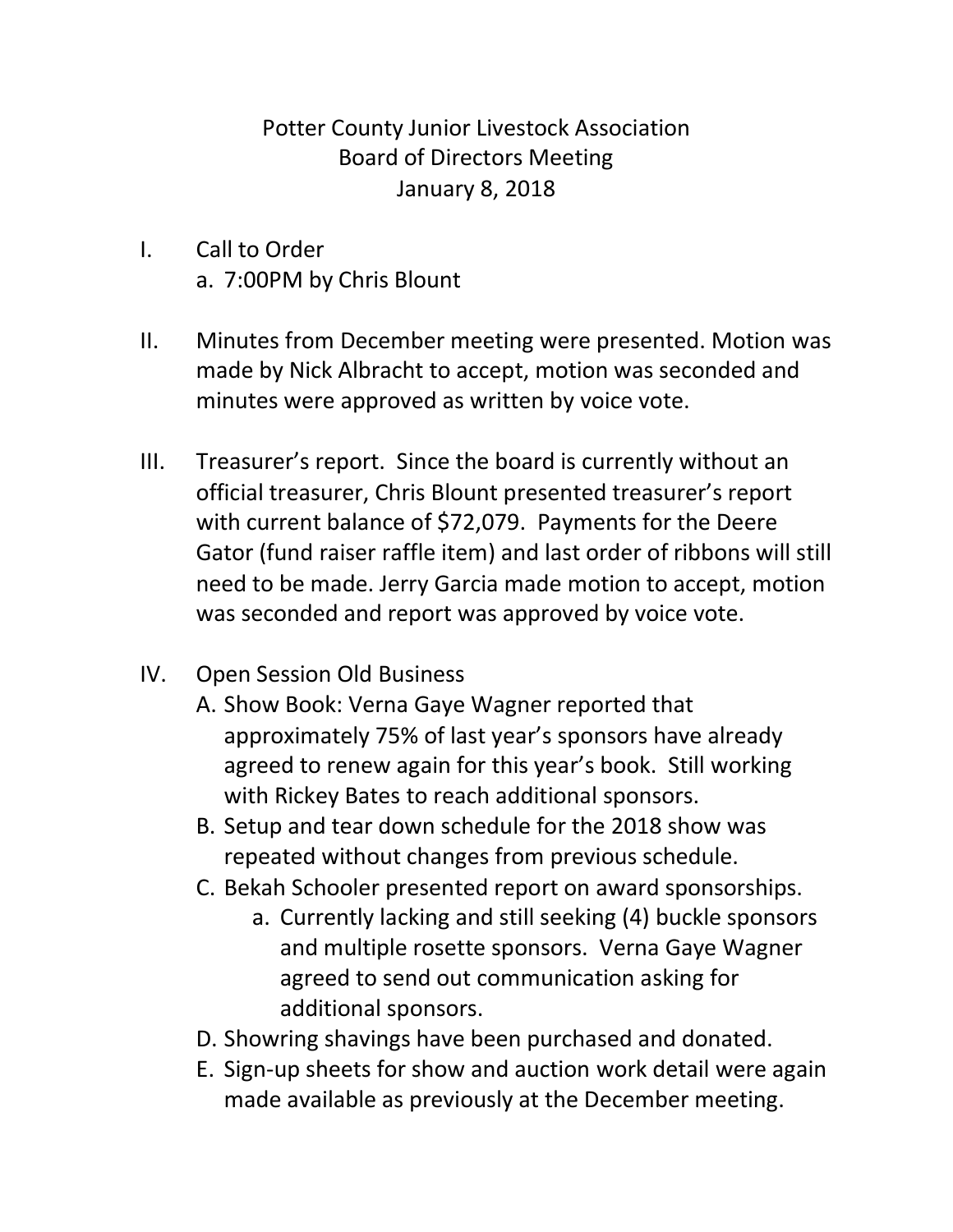- F. Show week schedule was presented again without changes:
	- a. Thursday: Gates open at 7AM for animal entry. Weighin will occur between 4-6PM for all species.
	- b. Friday: 9AM show begins. Consecutive order will be: heifers, steers, sheep, goats, swine.
	- c. Saturday: 8AM setup for sale begins. All show participants should bring shovels, rakes, and brooms. 1PM sale begins. All animals must be out by midnight per Potter County Fairgrounds rule.
	- d. Sunday: All show participants should meet at 3PM for sale teardown.
- G. It was again announced that applications for 2018 scholarships must be received by 1/12/2018 at noon at the Potter County Agrilife Extension office.
- H. Additional printed raffle tickets are expected to be available on Friday 1/12/2018 at the Potter County AgriLife Extension office.
- V. Open Session New Business
	- A. Since the Board is currently operating without a treasurer and no one has volunteered to function in this role, the idea was presented that the Board will consider hiring an accounting firm to complete the needed work. Austin Voyles reported that two companies have been contacted with very similar fees for their service. Their was no opposition voiced in the general session. This will be discussed further and action will be taken by the Board.
- VI. Nick Albracht moved to adjourn the meeting at 7:20PM and motion passed by voice vote.
- VII. Board Session Old Business